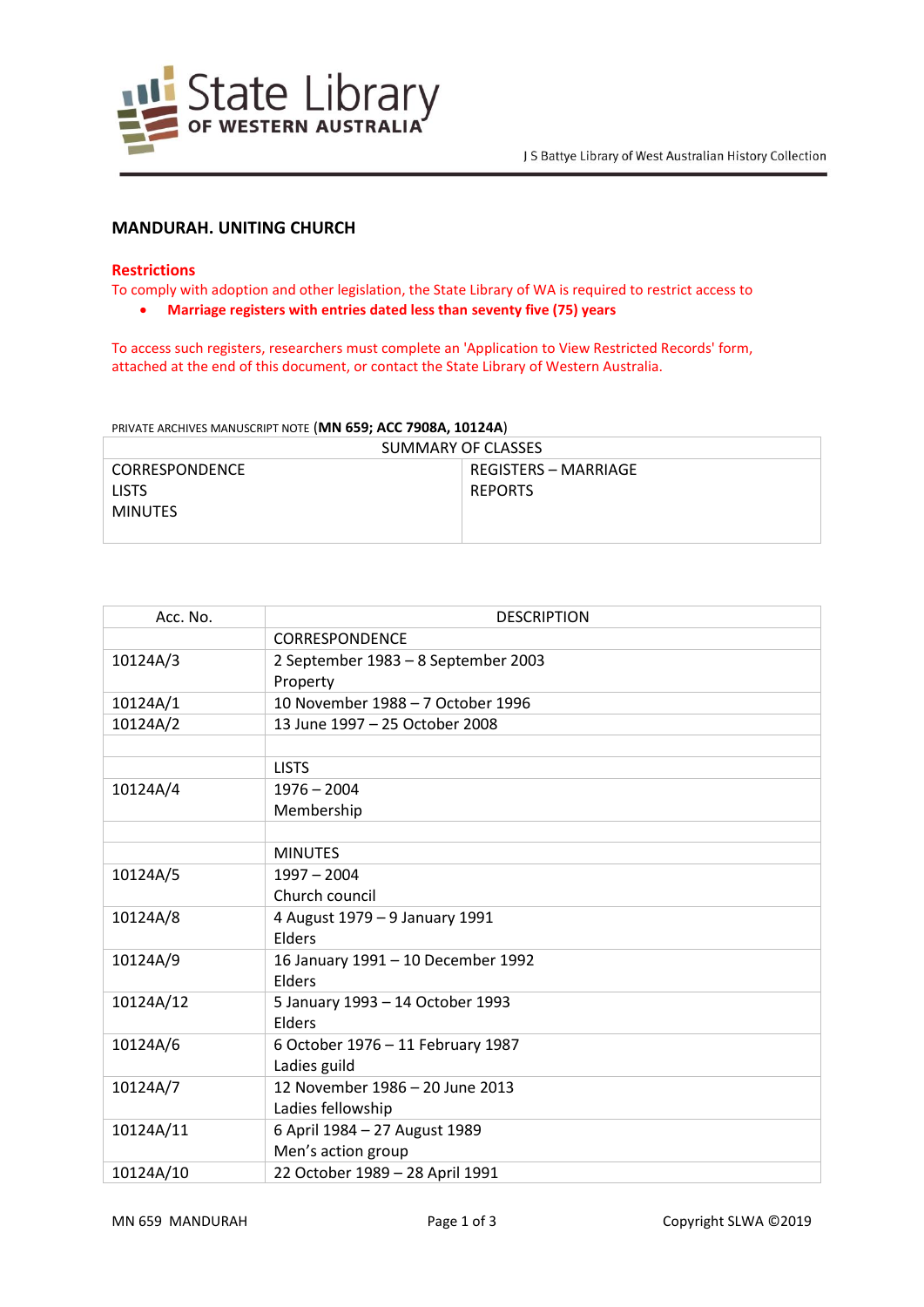

J S Battye Library of West Australian History Collection

| Acc. No.                  | <b>DESCRIPTION</b>                                                          |
|---------------------------|-----------------------------------------------------------------------------|
|                           | Men's action group                                                          |
| 10124A/13                 | 21 May 1990 - 27 September 2001                                             |
|                           | Parish council                                                              |
| 10124A/14                 | 12 April 1990 - 8 December 1998                                             |
|                           | Property / finance                                                          |
| 10124A/15                 | 19 September 1995 - 13 December 1995                                        |
|                           | 12 Keys committee                                                           |
|                           |                                                                             |
|                           | <b>REGISTERS - MARRIAGE</b>                                                 |
| 7908A/1                   | 15 September 1984- 25 June 1988                                             |
| Marriage Registers        | Marriages at Mandurah and at other churches and venues and private          |
| <b>RESTRICTED ACCESS</b>  | homes, including Fairbridge Village Chapel - Halls Head - South Yunderup -  |
|                           | Cottesloe                                                                   |
| 7908A/2                   | 15 September 1984 - 25 June 1988                                            |
| <b>Marriage Registers</b> | Marriages at Mandurah and at other churches and venues and private          |
| <b>RESTRICTED ACCESS</b>  | homes, including Fairbridge Chapel - Cottesloe - Estuary Motel - Halls Head |
|                           |                                                                             |
|                           |                                                                             |
|                           | <b>REPORTS</b>                                                              |
| 10124A/16                 | August 1989 - 4 November 2000                                               |
| 10124A/17                 | 19 May 2001 - 24 November 2005                                              |
| 10124A/18                 | 24 January 2006 - July 2009                                                 |
|                           |                                                                             |

Holdings = 23 cm.

#### *Copyright Restrictions*

*The Commonwealth Copyright Act 1968 regulates copying of unpublished material, it is the user's legal obligation to determine and satisfy copyright.*